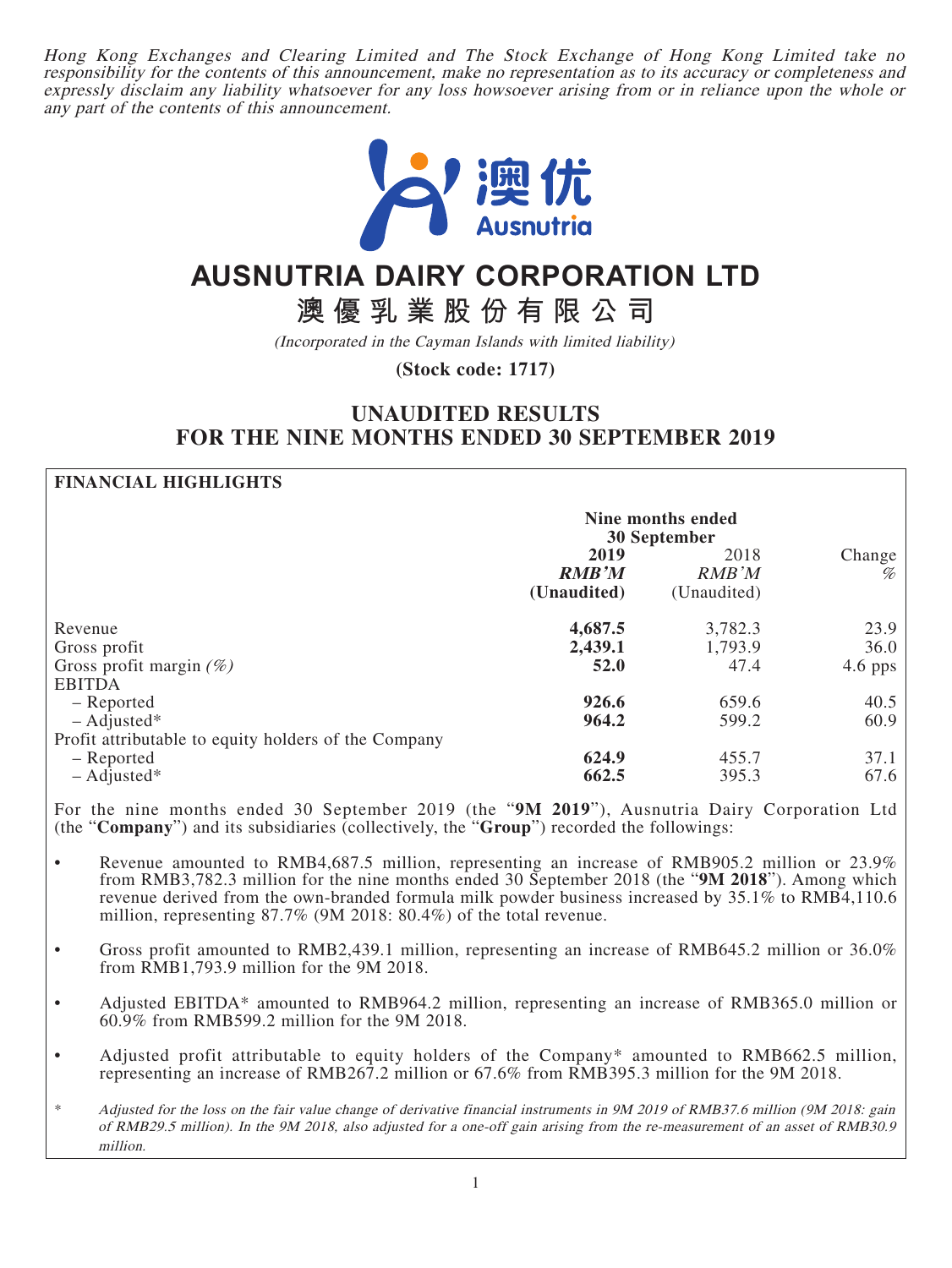The board (the "**Board**") of directors (the "**Directors**") of the Company is pleased to announce the unaudited consolidated results of the Group for the 9M 2019.

This announcement is issued by the Company pursuant to the Inside Information Provisions under Part XIVA of the Securities and Futures Ordinance (Chapter 571 of the Laws of Hong Kong) and Rule 13.09 of the Rules Governing the Listing of Securities on The Stock Exchange of Hong Kong Limited.

#### **UNAUDITED CONDENSED CONSOLIDATED STATEMENT OF PROFIT OR LOSS**

For the nine months ended 30 September 2019

|                                   |                | Nine months ended<br>30 September |  |
|-----------------------------------|----------------|-----------------------------------|--|
|                                   | 2019           | 2018                              |  |
|                                   | <b>RMB'000</b> | <b>RMB'000</b>                    |  |
|                                   | (Unaudited)    | (Unaudited)                       |  |
| <b>REVENUE</b>                    | 4,687,497      | 3,782,251                         |  |
| Cost of sales                     | (2,248,443)    | (1,988,349)                       |  |
| Gross profit                      | 2,439,054      | 1,793,902                         |  |
| Other income and gains            | 42,087         | 119,711                           |  |
| Selling and distribution expenses | (1, 255, 548)  | (1,029,817)                       |  |
| Administrative expenses           | (371, 541)     | (287, 391)                        |  |
| Other expenses                    | (55, 678)      | (34,519)                          |  |
| Finance costs                     | (20,970)       | (27, 576)                         |  |
| Share of profits and losses of:   |                |                                   |  |
| Associates                        | 5,874          | 5,687                             |  |
| A joint venture                   |                | 1,110                             |  |
| Profit before tax                 | 783,278        | 541,107                           |  |
| Income tax expense                | (164, 865)     | (76, 514)                         |  |
| PROFIT FOR THE PERIOD             | 618,413        | 464,593                           |  |
| <b>Attributable to:</b>           |                |                                   |  |
| Owners of the parent              | 624,908        | 455,651                           |  |
| Non-controlling interests         | (6, 495)       | 8,942                             |  |
|                                   | 618,413        | 464,593                           |  |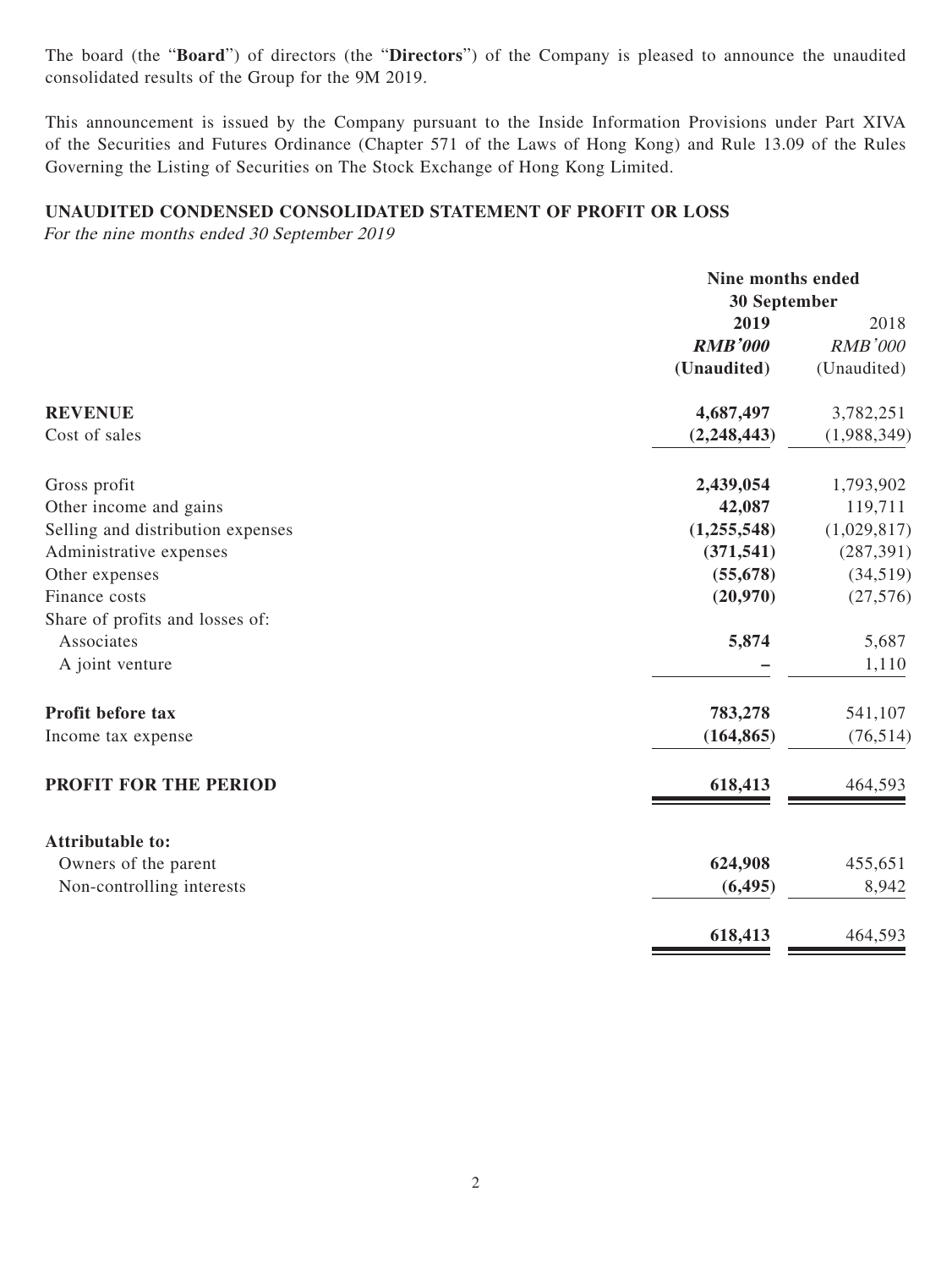#### **MANAGEMENT DISCUSSION AND ANALYSIS**

For the 9M 2019, the Group recorded revenue of RMB4,687.5 million, representing an increase of RMB905.2 million or 23.9%, from RMB3,782.3 million when compared with the corresponding period in 2018. Among which, the performance of the Group's core business segment, i.e. owned-branded cow (in particular for those high premium products such as *Hyproca Hollary, Allnutria* and *Neolac*) and goat (*Kabrita*) formula milk powder business, continues to grow healthily and positively with revenue increased by 30.6% and 40.3% to RMB2,114.9 million and RMB1,995.7 million, respectively. Such increase in revenue is partly offset by the decrease in revenue on the original equipment manufacturing for other worldwide customers (the "**Private Label**") and sales of dairy ingredients businesses, as a result of the Company's strategy to prioritise more of its resources to better serve its own-branded formula milk powder business.

An analysis of revenue is as follows:

|                                                           | Nine months ended<br><b>30 September</b> |             |        |  |
|-----------------------------------------------------------|------------------------------------------|-------------|--------|--|
|                                                           |                                          |             |        |  |
|                                                           | 2019                                     | 2018        | Change |  |
|                                                           | <b>RMB'M</b>                             | RMB'M       | $\%$   |  |
|                                                           | (Unaudited)                              | (Unaudited) |        |  |
| Own-branded formula milk powder products:                 |                                          |             |        |  |
| Goat milk (in the People's Republic of China (the "PRC")) | 1,826.6                                  | 1,251.1     | 46.0   |  |
| Goat milk (elsewhere)                                     | 169.1                                    | 170.9       | (1.1)  |  |
|                                                           | 1,995.7                                  | 1,422.0     | 40.3   |  |
| Cow milk (in the PRC)                                     | 2,114.9                                  | 1,619.9     | 30.6   |  |
|                                                           | 4,110.6                                  | 3,041.9     | 35.1   |  |
| Nutrition products                                        | 81.7                                     | 96.7        | (15.5) |  |
| Private Label and others                                  | 495.2                                    | 643.7       | (23.1) |  |
| Total                                                     | 4,687.5                                  | 3,782.3     | 23.9   |  |

During the 9M 2019, the Group recorded an other expense amounting to RMB37.6 million (9M 2018: gain of RMB29.5 million) which represented a loss on fair value change of derivative financial instruments. The derivative financial instruments in concern represents a contingent consideration liability to be settled by the Group in its recent acquisition (the "**Contingent Consideration**") (details of the aforementioned acquisition are set out in the announcement and circular of the Company dated 14 February 2018 and 12 April 2018 respectively). Given the Contingent Consideration will be settled by the Group through the issuance of new shares of the Company (the "**Shares**") (with a cap of 29,879,877 Shares), valuation of the Contingent Consideration and thus fair value of the Group's derivative financial instruments hinges on the market price of the Shares. As at 30 September 2019, market price of the Shares increased by HK\$1.44 or 16.4%, when compared with 31 December 2018. As a result, valuation of the Contingent Consideration and thus the fair value of the Group's derivative financial instrument increased and an accounting loss is recognised accordingly. The Directors wish to emphasise that the aforementioned accounting loss has no adverse implications to the Group's cash flow and operation position.